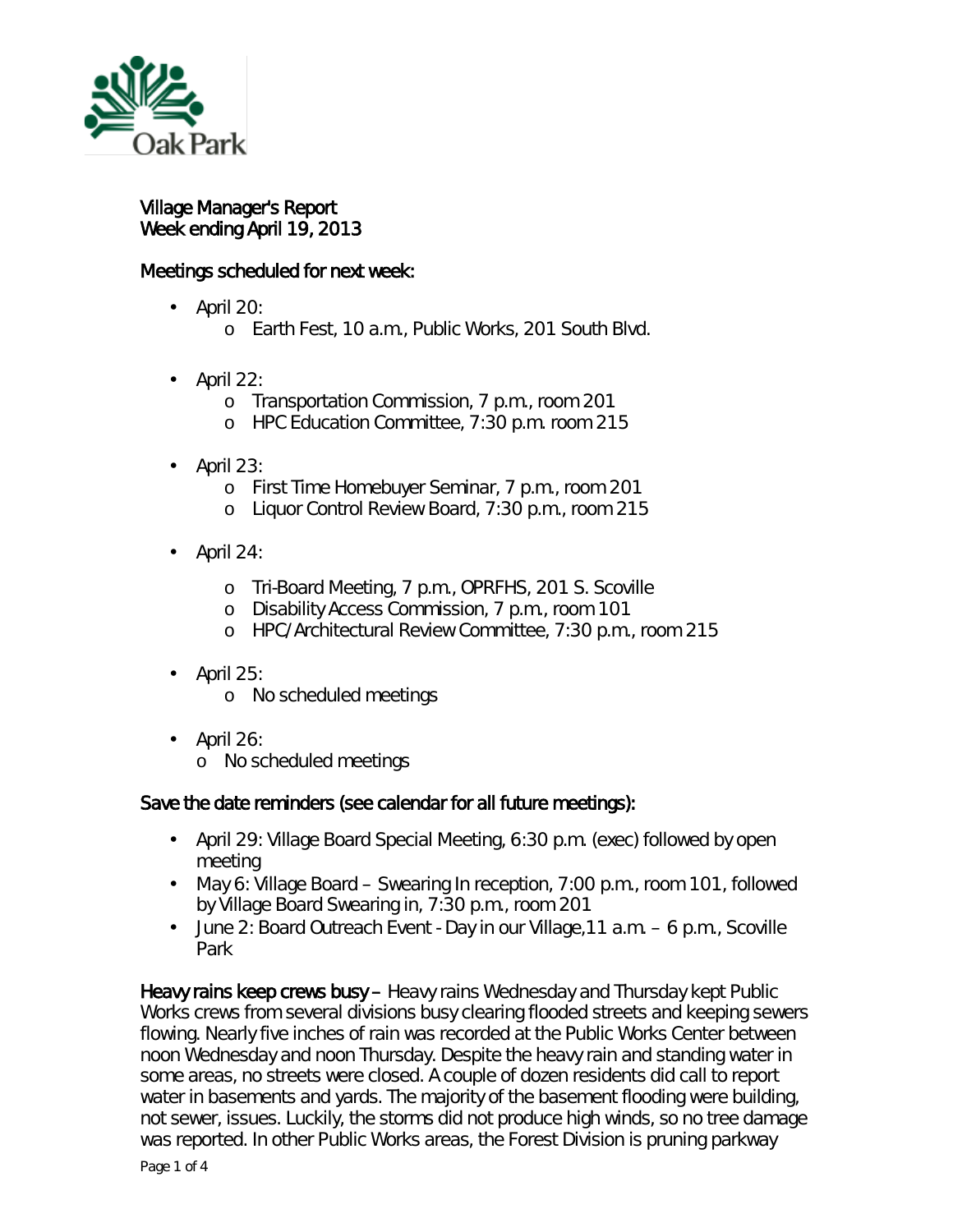trees between Chicago Avenue and Division Street, working from Austin Boulevard toward East Avenue. The private contractor also continued street sweeping.

Construction update – The phase of the project to replace a water main under Ridgeland Common is expected to be completed on Mon., April 22, and Ridgeland Avenue reopened to traffic. Then, beginning on Tues., April 23 traffic on Oak Park Avenue is scheduled to be detoured at Lake Street and South Boulevard as part of a project to install new sewer and water mains on North Boulevard and Kenilworth Avenue. Oak Park Avenue is expected to be closed for about a week. As with the Ridgeland project, pedestrians will have access to the Green Line stop during construction.

Budget wins top national award – The Village has received the Distinguished Budget Presentation Award from the [Government Finance Officer Association \(GFOA\)](http://www.gfoa.org/index.php?option=com_content&task=view&id=76&Itemid=96) for fiscal year 2013. To earn the award, the Village had to satisfy nationally recognized guidelines for effective budget presentation. Our budget was assessed as a policy document, financial plan, operations guide and communications vehicle. GFOA judges used 14 mandatory criteria within these categories to determine those entities who would receive the award. Special recognition goes to CFO Craig Lesner and Budget Director James Harris III whose dedication and attention to detail were essential to creating the document that earned the GFOA award. I believe we made substantive improvements to the 2013 budget process. As we begin the 2014 process in the next few months, we expect to continue the pursuit of excellence in our budget document.

Earth Fest is Saturday – The Village's fourth annual celebration of green living – Earth Fest – is scheduled for 10 a.m. – 2 p.m., Sat., in the LEED Gold-certified Public Works Center. In addition to being a zero-waste event, this year's fest will offer residents the opportunity to drop off items that are not part of the regular recycling program, including blue jeans, glasses, hearing aids, prescription medication, compact florescent light bulbs (CFLs), cell phones, rechargeable batteries and corks. The Public Works Center also will be open for tours, allowing kids and parents to explore the snow plows, heavy-duty trucks and other equipment essential to public works services. More details are posted at [www.oak-park.us/earthfest.](http://www.oak-park.us/earthfest)

Comprehensive Plan focus groups begin – The first in a series of three small-group sessions is scheduled for 7 – 9:30 p.m., Tues., April 23, at OPRF High School, 201 N. Scoville Ave., as the Comprehensive Plan process starts getting more specific. Participants will drill down into the 11 quality-of-life topics prioritized at the February visioning event. While the consultant is to have a professional facilitator in each group, Village staff also has been assigned to each group to help answer any questions that might come up. Similar sessions are scheduled for May 14 and June 5. More than 400 invitations went out to residents who had expressed an interest in participating, so we are hoping for a good turnout.

First Village Manager passes – Oak Park's first Village Manager, Mark Keane died last week in Sedona, Arizona. He was 93. Keane, who was a native Chicagoan who was hired here when he was 34 years old, served as Oak Park's Village Manager from 1953 – 1962. He went on to have a distinguished career, including deputy assistant secretary of the federal Department of Housing and Urban Development. He also was executive director of the International City Manager's Association, where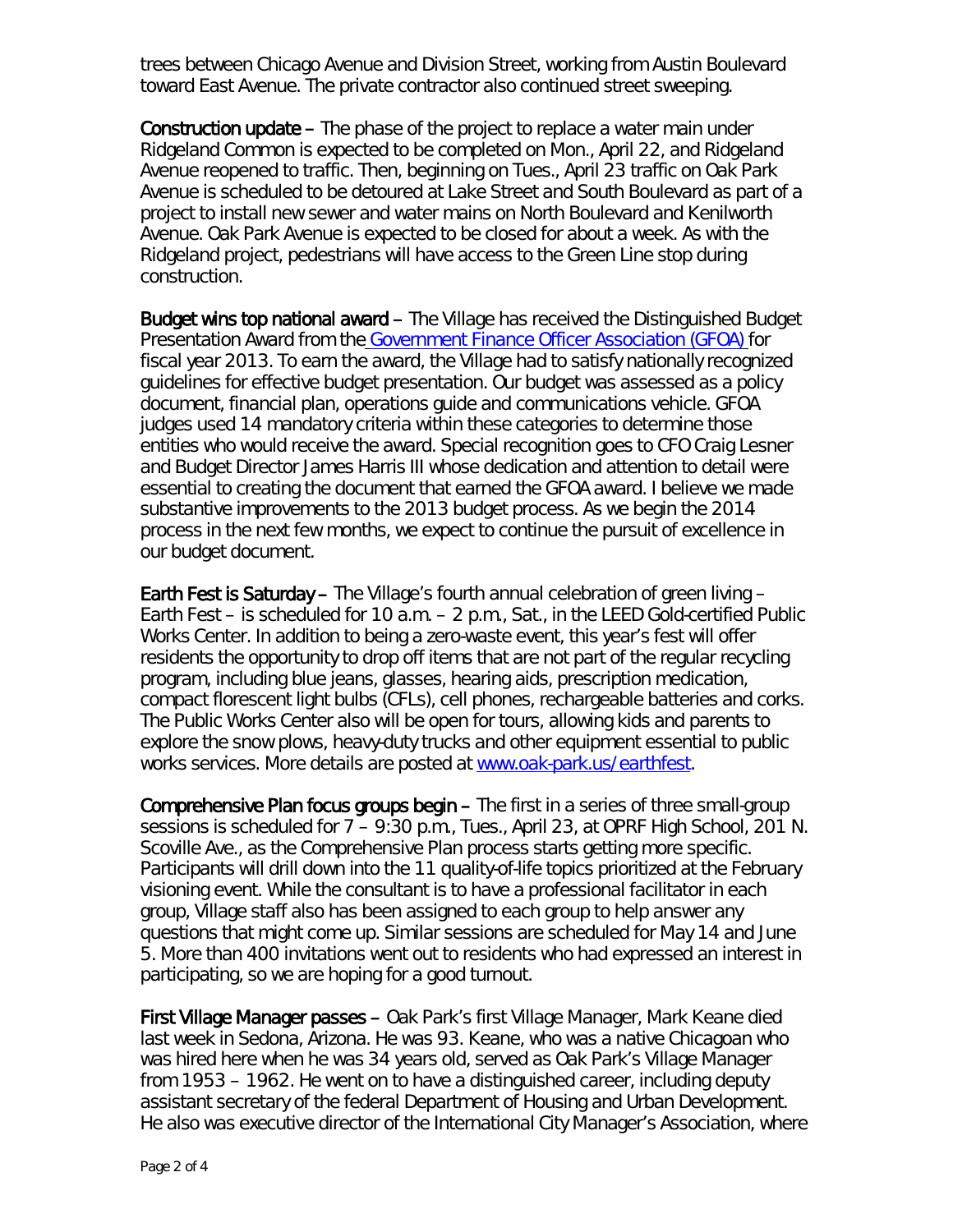he founded the organizations retirement corporation. He last visited Oak Park in 2003 when the Village celebrated the 50-year anniversary of the adoption of the village manager form of government. While here, he was the grand marshal of our July 4 parade. A story and nice photo of Keane were published in the OP/FYI newsletter in 2003 – [click here to view.](http://www.oak-park.us/456678891/keane-July%202003%20OPFYI.pdf)

Online mapping – Beginning the process of gathering data sets for the news web site, the Communications Department created a custom Google map highlighting the 59 designated historic landmarks in the Village. Using data supplied by the Historic Preservation Department, the map illustrates one of what we hope will be many ways to visualize and publish data online. The map is still a work in progress, but to take a look, just follow this link – [http://goo.gl/maps/So8db.](http://goo.gl/maps/So8db)

Cleanest restaurants recognized – The Health Department and Board of Health recently recognized 10 local restaurants for their food service sanitation efforts. The restaurants received the Johnson Restaurant Award, named for Oak Park's first lunchroom that operated in the 1890s at 124 Lake St. The award is presented each year to restaurants that consistently meet or exceed state food safety standards. This year's winners were chosen from 79 eligible restaurants responsible for some of the most complex aspects of food service and meal preparation, including cooking, cooling, reheating and serving. The awards are based on scores from a 45-point inspection survey. This is the 28th year that the Johnson Restaurant Awards have been presented. Recipients receive a door decal and a recognition certificate from the Health Department. The winning restaurants are [Marion Street Grille,](http://www.marionstreetgrille.com/) 189 N. Marion St.; [Aripo's](http://www.aripos.com/)  [Venezuelan Arepa House,](http://www.aripos.com/) 118 N. Marion St.; [King & I,](http://www.kingandioakpark.com/) 105 N. Marion St.; Cucina [Paradiso,](http://www.cucinaoakpark.com/) 814 North Blvd.; [Penny's Noodle Shop,](http://www.pennysnoodleshopoakpark.com/) 1130 Chicago Ave.; [Jerusalem Café,](http://www.jerusalemcafe-oakpark.com/) 1030 Lake St.; [Buzz Café,](http://thebuzzcafe.com/) 905 South Lombard Ave.; [Flat Top Grill,](http://flattopgrill.com/index.html) 726 Lake St.; [New](http://newrebozo.com/)  [Rebozo,](http://newrebozo.com/) 1116 Madison St.; and [Eyrie,](http://www.robertmorris.edu/eyrie/) 128 N. Oak Park Ave.

Video showcases restaurant inspectors – If you have ever wondered what is involved in ensuring our community's restaurant are clean and safe, [check out this VOP-TV](http://www.youtube.com/vopnews)  [video on YouTube.](http://www.youtube.com/vopnews) Joe Kreml followed Health Department sanitarians Cameron Hendricks and Kathleen Berens-Haas as they conduct inspections and teach the importance of safety in the kitchen. Illinois requires certified health departments to inspect all food establishments within their jurisdiction at least twice each year to check for state food code violations and make sure they are corrected. In 2012, the Health Department's Environmental Health Division performed 1,185 inspections of some 250 Oak Park establishments that provide food to the public, including fullservice restaurants, grocery stores and health care and child care facilities. Sanitarians also work to educate food handlers, both on-site and in a formal classroom setting. The goal of the video is to increase awareness of the Village's ongoing efforts to help ensure safe and successful food establishments in Oak Park.

Web site testing set – As the Village prepares to roll out the newly redesigned website, a series of controlled usability testing sessions have been scheduled for April 24 at the main Oak Park Public Library. Residents who volunteered through a survey have been given the first opportunity to participate, but the invitation may go wider depending on response. The goal is to host four to six separate groups of five to seven people each for approximately one hour periods between 1:30 and 9 p.m. Participants will be given a series of specific tasks, but also have the opportunity to comment and make suggestions. Breakthrough Technologies, the vendor who developed the new site, will have a professional facilitator on hand to manage the